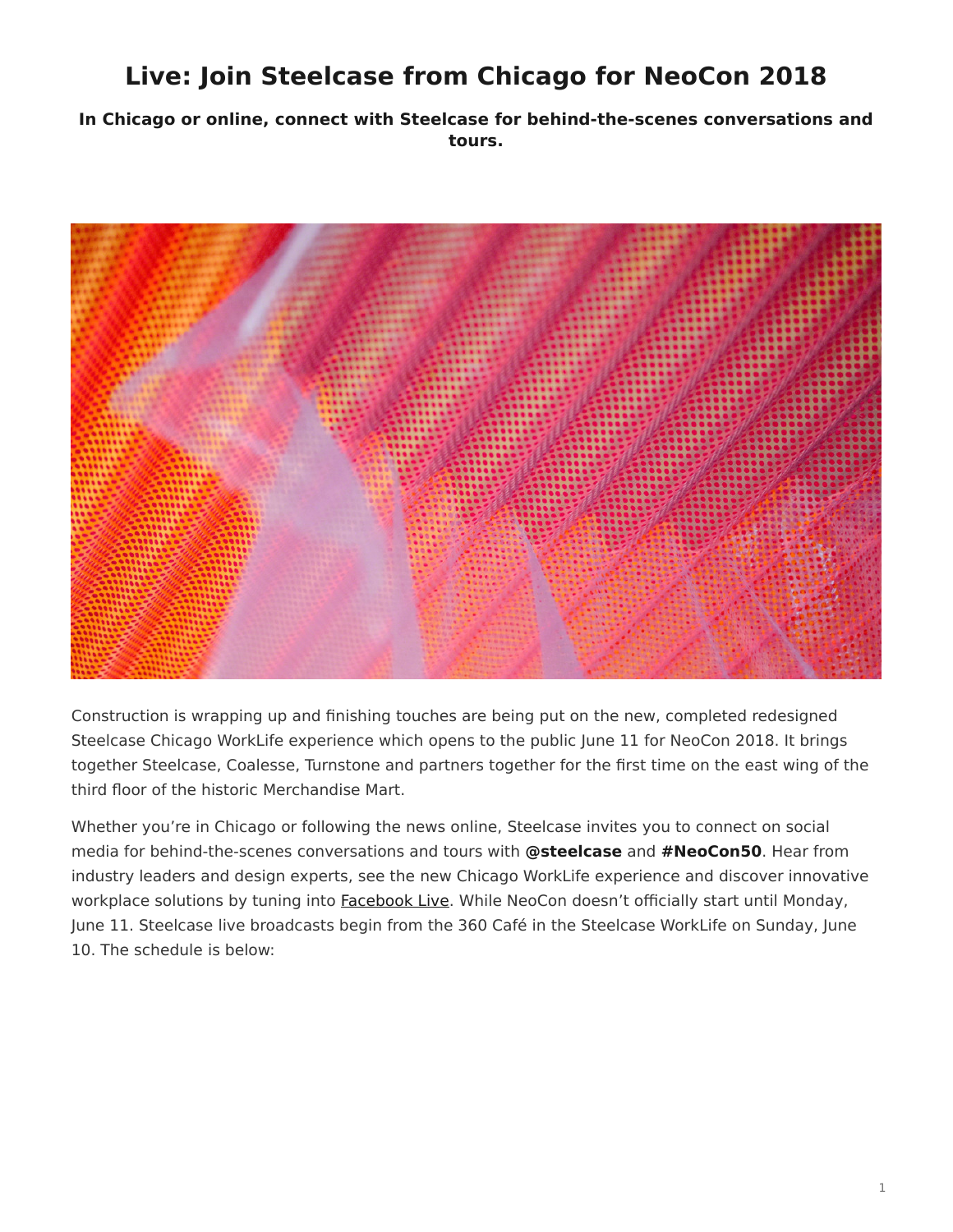# **SUNDAY, JUNE 10**

#### **The Evolution of Quality and Modern Craft**

Interview with John Hamilton, Global Design Director, Coalesse 3:45pm CDT | Find It: [Coalesse on Facebook](http://facebook.com/coalesse)

#### **Innovation. Redefined.**

Interview with James Ludwig, VP Global Design and Engineering 4:30pm CDT | Find It: [Steelcase on Facebook](http://facebook.com/steelcase)

### **MONDAY, JUNE 11**

#### **A Conversation with the CEO**

Why it's a new day at Steelcase with CEO Jim Keane 8:30am CDT | Find It: [Steelcase on Facebook](http://facebook.com/steelcase)

#### **Behind the Design of the New Steelcase WorkLife**

A Q+A with Cherie Johnson of Steelcase and Shimoda Design Group 9:30am CDT | Find It: [Steelcase on Facebook](http://facebook.com/steelcase)

#### **Tour of the New Steelcase WorkCafè**

Hosted by Brian Shapland, General Manager of Steelcase Partnerships 1:00pm CDT | Find It: [Steelcase on Facebook](http://facebook.com/steelcase)

#### **Supporting Active Learning: Tour of Steelcase Education**

Hosted by Mark Walters, Product Marketing Manager 3:00pm CDT | Find It: [Steelcase on Facebook](http://facebook.com/steelcase) and [Steelcase Education on Facebook](https://www.facebook.com/SteelcaseEducation/)

#### **Steelcase + West Elm**

Live from the Chicago Athletic Association, hear from two company leaders on how Steelcase + West Elm plan to create places people want to work. 5:30pm CDT | Find It: [Steelcase on Facebook](http://facebook.com/steelcase)

## **TUESDAY, JUNE 12**

#### **Move Better. Think Better. Feel Better.**

How Steelcase re-envisions the office to help people easily navigate the complexity of work. 8:30am CDT | Find It: [Steelcase on Facebook](http://facebook.com/steelcase)

#### **Tour of Steelcase WorkLife**

Discover how innovative applications and technology are working together to create spaces where innovation thrives.

10:00am CDT | Find It: [Steelcase on Facebook](http://facebook.com/steelcase)